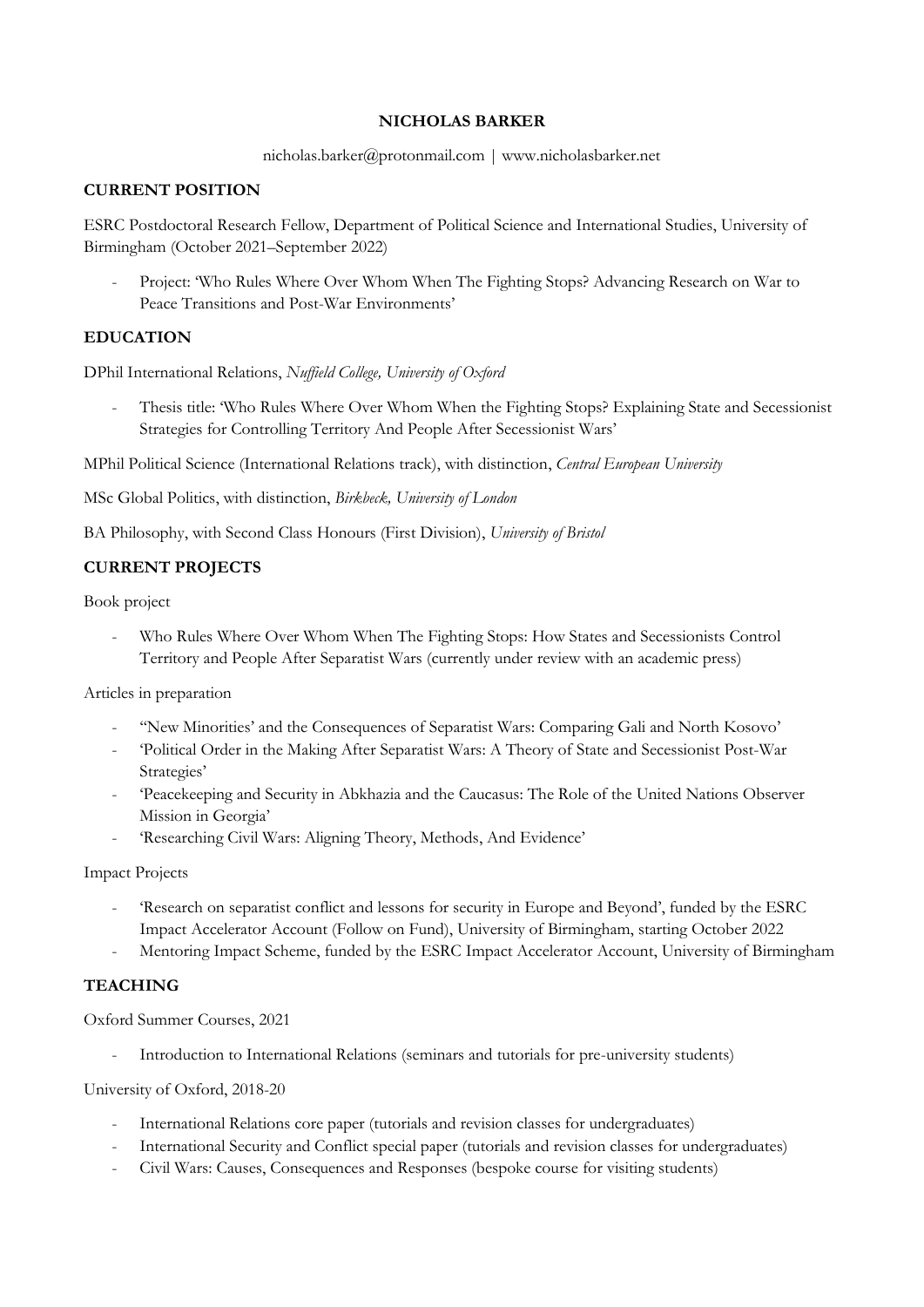Central European University, 2012-13

- Teaching assistant, 'Research Design and Methods in International Relations' (MA course with 50 students)

Selected syllabi and teaching materials available here:<https://nicholasbarker.net/teaching/>

# **ACADEMIC ACTIVITIES**

International field research experience:

- Elite interviews in Georgia including Abkhazia: October-December 2016, April-June 2017; Serbia: October 2017; Kosovo: October-December 2017
- Archival research, UN archives (New York): July 2017, June 2018

Invited talks:

- 'Expert Accounts of International Conflict: The Russian invasion of Ukraine', Institute for Conflict, Cooperation and Security (University of Birmingham), May 2022

Research Assistant, Institute of Ethics, Law and Armed Conflict, Blavatnik School of Government, University of Oxford (August-October 2020)

- Assisting with Dr Hugo Slim's 'Solferino 21' project on the nature of the contemporary battlefield and humanitarian need and response; qualitative data collection, analysis and writing on incidents and trends in war, human needs and humanitarian action

Co-founder and co-convenor, [Workshop on Conflict Dynamics](https://www.uni-mannheim.de/conflict-dynamics/) (since 2017)

Responsible for the academic programme (presenters and discussants), fundraising, and organising expert roundtables (Policy Relevance and Conflict Research; Future Research Agendas; Ethics and Conflict Research)

Founder and convenor (2016-18), Working Group on Armed Conflict, part of the Changing Character of War Centre (University of Oxford)

Co-convenor, Graduate Research Seminar in the Social Sciences, Nuffield College (2015-16)

## **CONFERENCES AND WORKSHOPS**

*Presenter (P), Discussant (D)*

Tartu Conference on Russian and East European Studies, 2022 (P)

Researching Conflict: Methodological Challenges and Opportunities, Online Workshop, 2020 (P)

European Workshop in International Studies (Section: The International Dimensions of Unilateral Secession), Krakow, 2019 (P, D)

Tartu Conference on Russian and East European Studies, 2019 (P)

CEEISA-ISA Joint International Conference, Belgrade, 2019 (P)

ISA Annual Convention, Toronto, 2019 (P x2)

Methodological Advances in the Study of Civil War and Political Violence, University of Birmingham, 2018 (D)

Workshop on Intra-State Peace and Security, University of Mannheim, 2018 (P)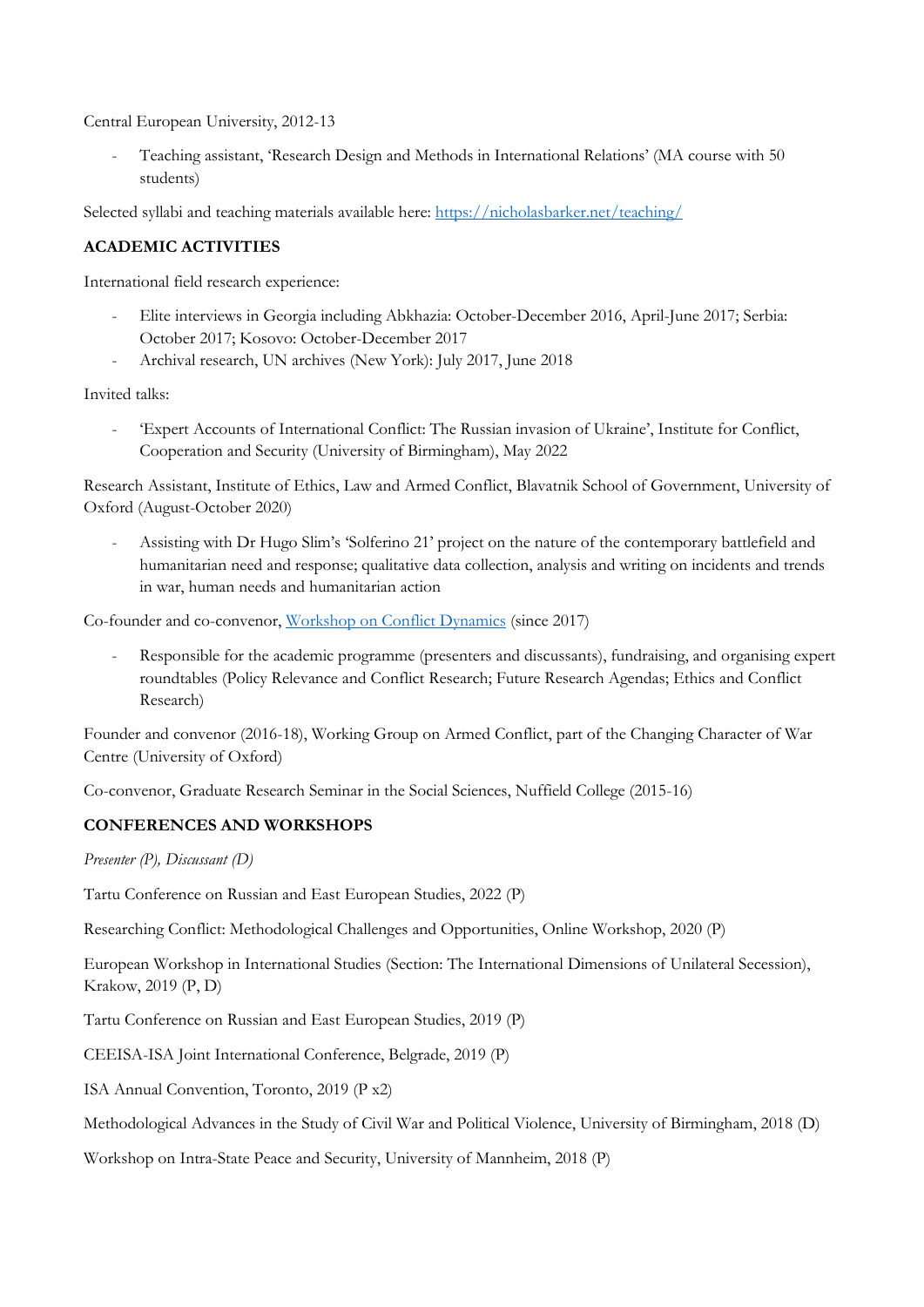ECPR General Conference (Section: Methodological Advances in the Study of Civil War and Political Violence), Hamburg, 2018 (P)

ASN World Convention, Columbia University, 2018 (P)

Harvard-MIT-Tufts-Yale Political Violence Workshop, Tufts University, 2018 (P)

ISA Annual Convention, San Francisco, 2018 (P)

Order, Conflict and Violence Program, Yale, 2018 (P, D)

Tbilisi International Peace Conference, Tbilisi, 2017 (P)

IR Research Colloquium, University of Oxford, 2017 (D)

#### **RESEARCH METHODS TRAINING**

Institute for Qualitative and Multi-Method Research, Syracuse University, 2017

Advanced Qualitative Methods, University of Oxford, 2016

Statistical Methods in the Social Sciences, University of Oxford, 2015

Quantitative Methods in International Relations, University of Oxford, 2015

Process Tracing – Guidelines and Practice Methodologies of Case Studies, ECPR Summer School in Methods and Techniques, University of Ljubljana, 2013

Methodologies of Case Studies, ECPR Summer School in Methods and Techniques, University of Ljubljana, 2012

## **OTHER COURSES, TRAINING AND SUMMER SCHOOLS**

Gender, Peace and Conflict, PRIO, 2019

Conflict Trends, PRIO, 2018

Political Violence, Yale University, 2018

Governance, Identity, and War, PRIO, 2017

Russian language training, Daugavpils University (Latvia), 2017

Cyprus Course on Peace and Conflict, PRIO Cyprus Centre, 2016

Russian language training, Odessa National Polytechnic University (Ukraine), 2016

Olympia Summer Academy, 'Conflict and Political Violence' cycle, 2016

Prospects for Democracy, Stability and Europeanization in Ukraine: What Lessons from the Baltic Experience?, University of Tartu (Estonia), 2015

Geopolitics of the Wider Black Sea Area, Centre International de Formation Européene/Georgian Foundation for Strategic and International Studies (Georgia), 2015

Dynamics of Civil War, PRIO, 2013

Conflict Resolution and Negotiation in South Caucasus, Central European University (Hungary), 2013

## **ACADEMIC AFFILIATIONS AND VISITING FELLOWSHIPS**